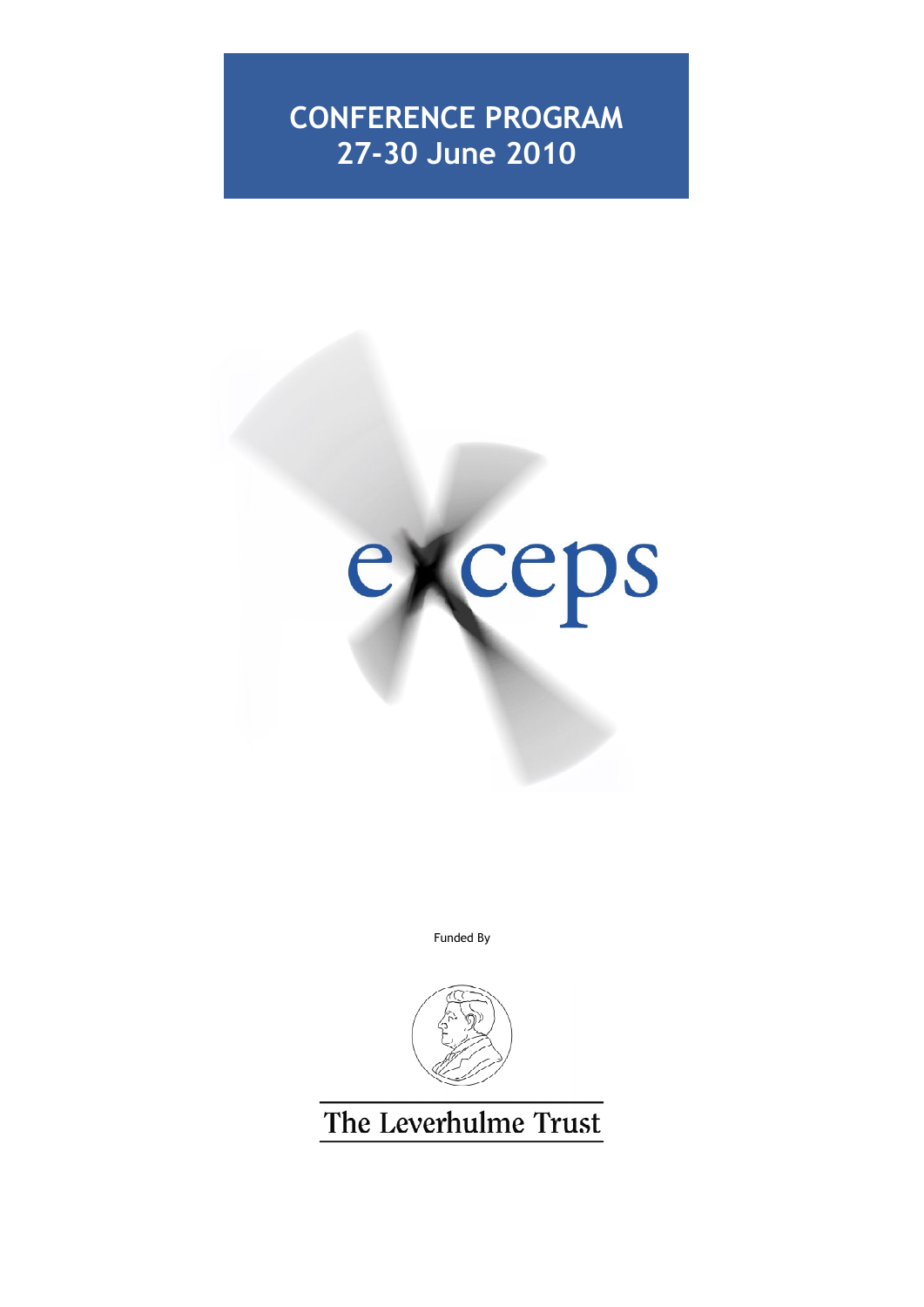# Exeter Centre for Ethno-Political Studies' Inaugural Conference, "Ethno-Politics in a Globalized World," University of Exeter, 27-30 June 2010

Conference Program

Sunday, 27 June 2010

| $3:00$ pm - $6:00$ pm | Registration, IAIS Building<br>(N.B. If you need to register after this time, please<br>go to Reception in the IAIS Building)                        |
|-----------------------|------------------------------------------------------------------------------------------------------------------------------------------------------|
| Monday, 28 June 2010  |                                                                                                                                                      |
| 8:00am - 9:00am       | Breakfast, Holland Hall                                                                                                                              |
| 9:00am - 10:00am      | <b>Opening Plenary</b><br>Gareth Evans: "Ethno-political Conflict: When is it<br>Right to Intervene?"                                                |
|                       | <b>Chair: Gareth Stansfield</b><br>(Queen's Lecture Theatre 2)                                                                                       |
| 10:15am - 12:15pm     | <b>Regional Organizations Plenary</b><br>Jennifer Medcalf: "The Regulation of<br>Violent Conflict in southern Afghanistan: the Case of<br>NATO/ISAF" |
|                       | Stefan Wolff: "The European<br>Union as a Global Conflict Manager: From Pragmatic<br>Ad-hocism to Policy Coherence?"                                 |
|                       | <b>Chair: Annemarie Peen Rodt</b><br>(Queen's Lecture Theatre 2)                                                                                     |
| 12:15pm - 1:45pm      | Lunch Break (IAIS Building)                                                                                                                          |
| 2:00pm - 3:30pm       | Panel Session 1 & Conflict in Cities Panel                                                                                                           |
| $3:45$ pm - $5:15$ pm | <b>Contemporary Middle East Plenary</b><br>Sami Zubaida: "The Rise and Fall of<br>Cosmopolitan Citizenship in the Middle East"                       |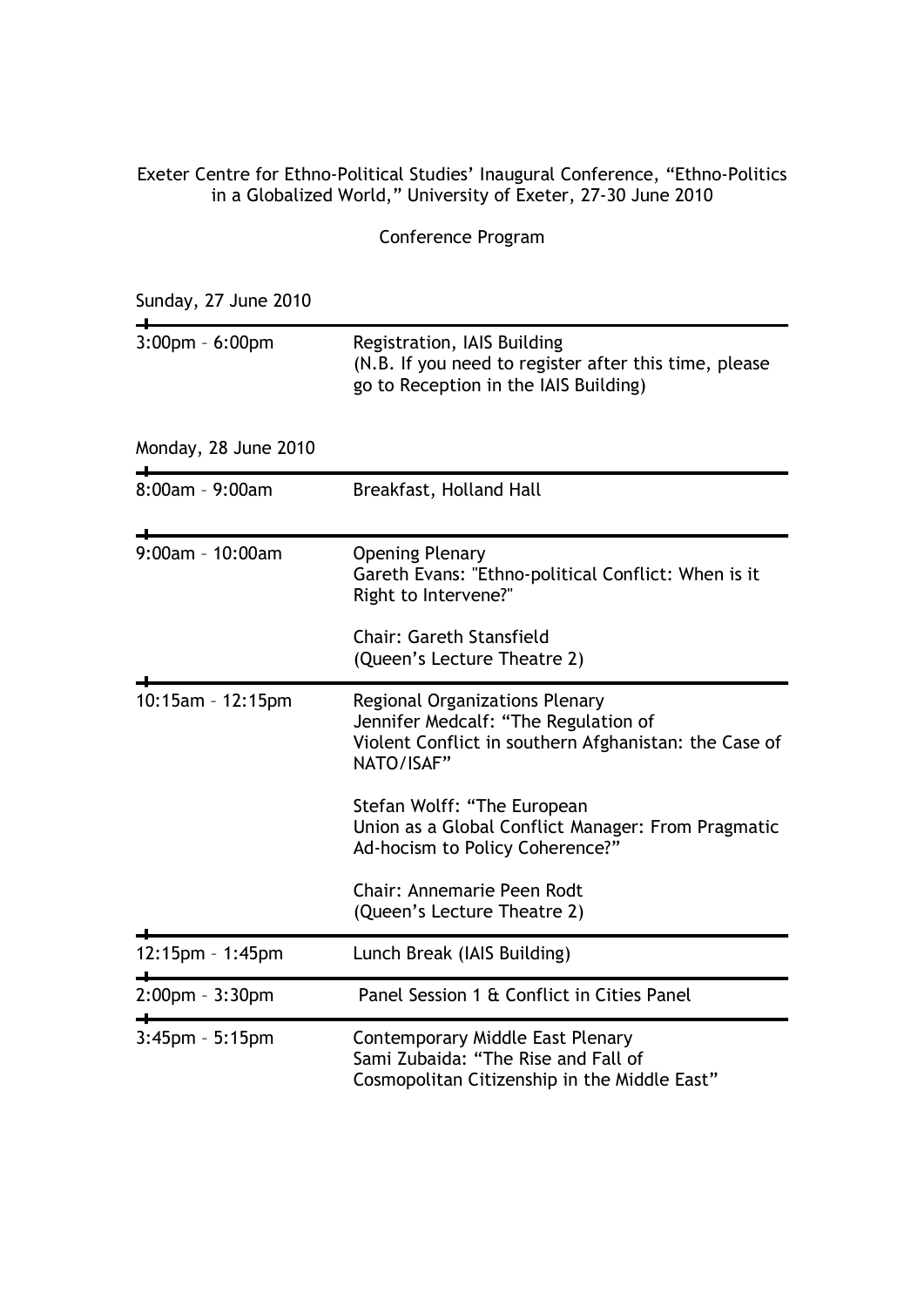|                       | Beverley Milton-Edwards: "Whither? The Ethno and<br>National in the Contemporary Middle East" |
|-----------------------|-----------------------------------------------------------------------------------------------|
|                       | Chair: Gareth Stansfield<br>(Queen's Lecture Theatre 2)                                       |
| $5.15$ pm - $5.45$ pm | Coffee Break<br>(Queen's Building)                                                            |
| $5.45$ pm - $7.15$ pm | Panel Session 2                                                                               |
| $7.30pm - 8.30pm$     | Evening Reception with Ambassador Lawrence Butler<br>(IAIS Building)                          |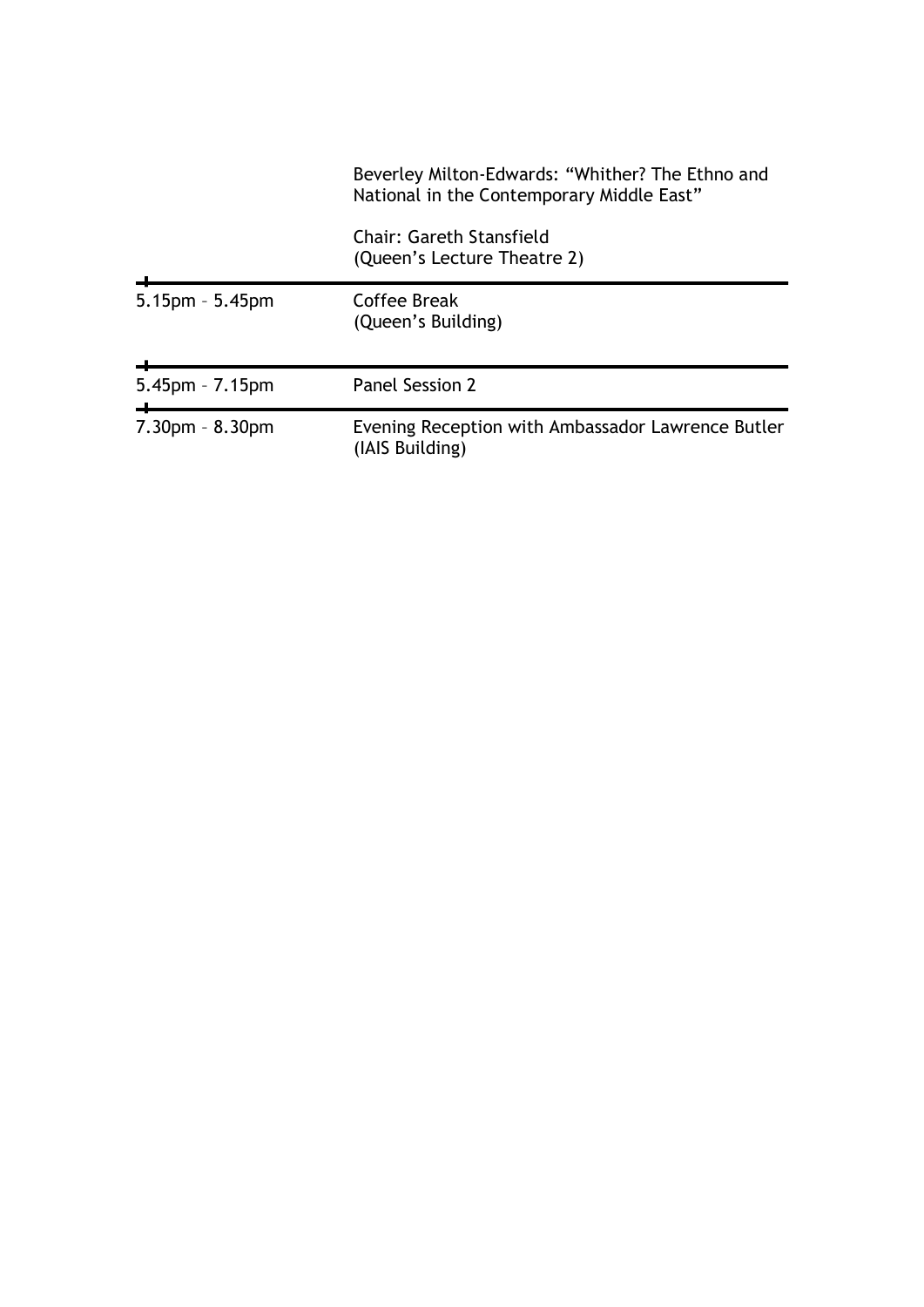Tuesday, 29 June 2010

| 7:30am - 8:30am       | Breakfast, Holland Hall                                                                                                                                               |
|-----------------------|-----------------------------------------------------------------------------------------------------------------------------------------------------------------------|
| 8:30am - 10:00am      | Foreign Intervention in Ethnic and Ethno-national<br><b>Conflicts Plenary</b><br>Rogelio Alonso: "The Northern Ireland and<br><b>Basque Peace Processes Compared"</b> |
|                       | Marc Weller: "The Doctrine of Forcible Humanitarian<br>Action: Where Are We Now?"                                                                                     |
|                       | <b>Chair: Tim Niblock</b><br>(Queen's Lecture Theatre 2)                                                                                                              |
| 10:15am - 11:45am     | Panel Session 3                                                                                                                                                       |
| $12:00$ pm - 1:30pm   | Culture & Memory in Reconciliation Processes<br>Plenary<br>Gabriel Piterberg: "The Literature of Settler<br>Societies: Camus, S. Yizhar, and Amos Oz"                 |
|                       | Virginia Tilley: "Memory as Landscape in South Africa<br>and Israel-Palestine: Names and Renaming as a<br>Mode of Nation-building"                                    |
|                       | Chair: Regenia Gagnier<br>(Queen's Lecture Theatre 2)                                                                                                                 |
| 1:30pm - 2:30pm       | Lunch Break (IAIS Building)                                                                                                                                           |
| $2:30$ pm - $4:00$ pm | Panel Session 4                                                                                                                                                       |
| 4:15pm - 5:15pm       | <b>Questioning Ethno-Politics Plenary</b>                                                                                                                             |
|                       | Nina Glick Schiller: "Critiquing the Ethnic<br>Lens and Binaries of Difference: a Cosmopolitan<br>Perspective"                                                        |
|                       | Chair: Ruba Salih<br>(Queen's Lecture Theatre 2)                                                                                                                      |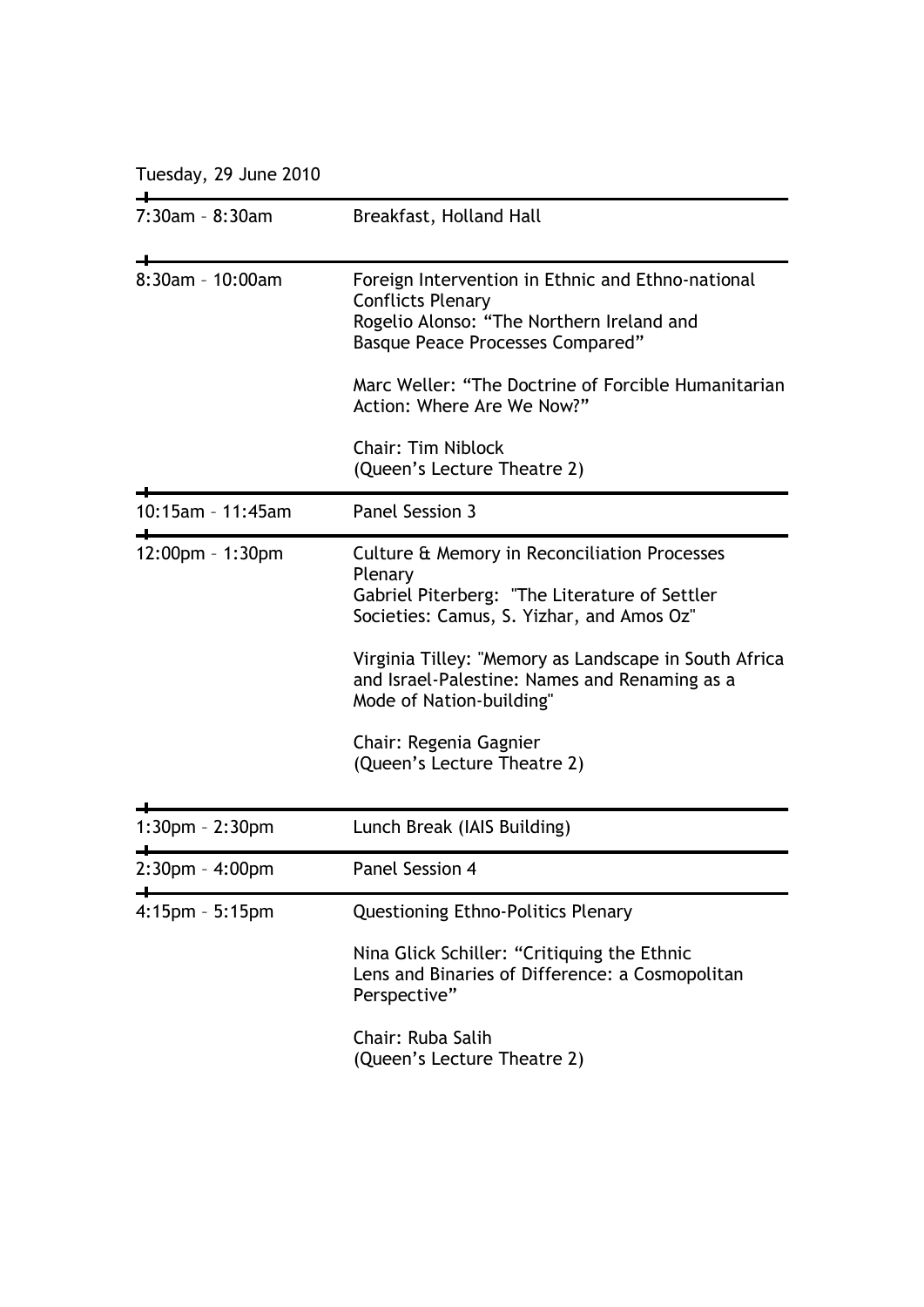| 6.30pm- 11:00pm         | Bus departs from IAIS at 6:30pm for dinner at Bovey<br>Castle<br>(Please arrive at the IAIS Building no later than<br>6:20 <sub>pm</sub>                                                                 |
|-------------------------|----------------------------------------------------------------------------------------------------------------------------------------------------------------------------------------------------------|
| Wednesday, 30 June 2010 |                                                                                                                                                                                                          |
| $8:00$ am - 9:00am      | Breakfast, Holland Hall                                                                                                                                                                                  |
| 9:00am - 10:00am        | Mechanisms for Managing Ethnic Conflict Plenary<br>Speaker: Adrian Guelke:<br>"Approaches to the Control of Ethnic Conflict in the<br>post-Cold War World"<br><b>Chair: Lise Storm</b><br>(IAIS LT1 & 2) |
|                         |                                                                                                                                                                                                          |
| 10:00am - 10:30am       | <b>Coffee Break</b><br>(IAIS)                                                                                                                                                                            |
| 10:30am - 12:00pm       | Panel Session 5                                                                                                                                                                                          |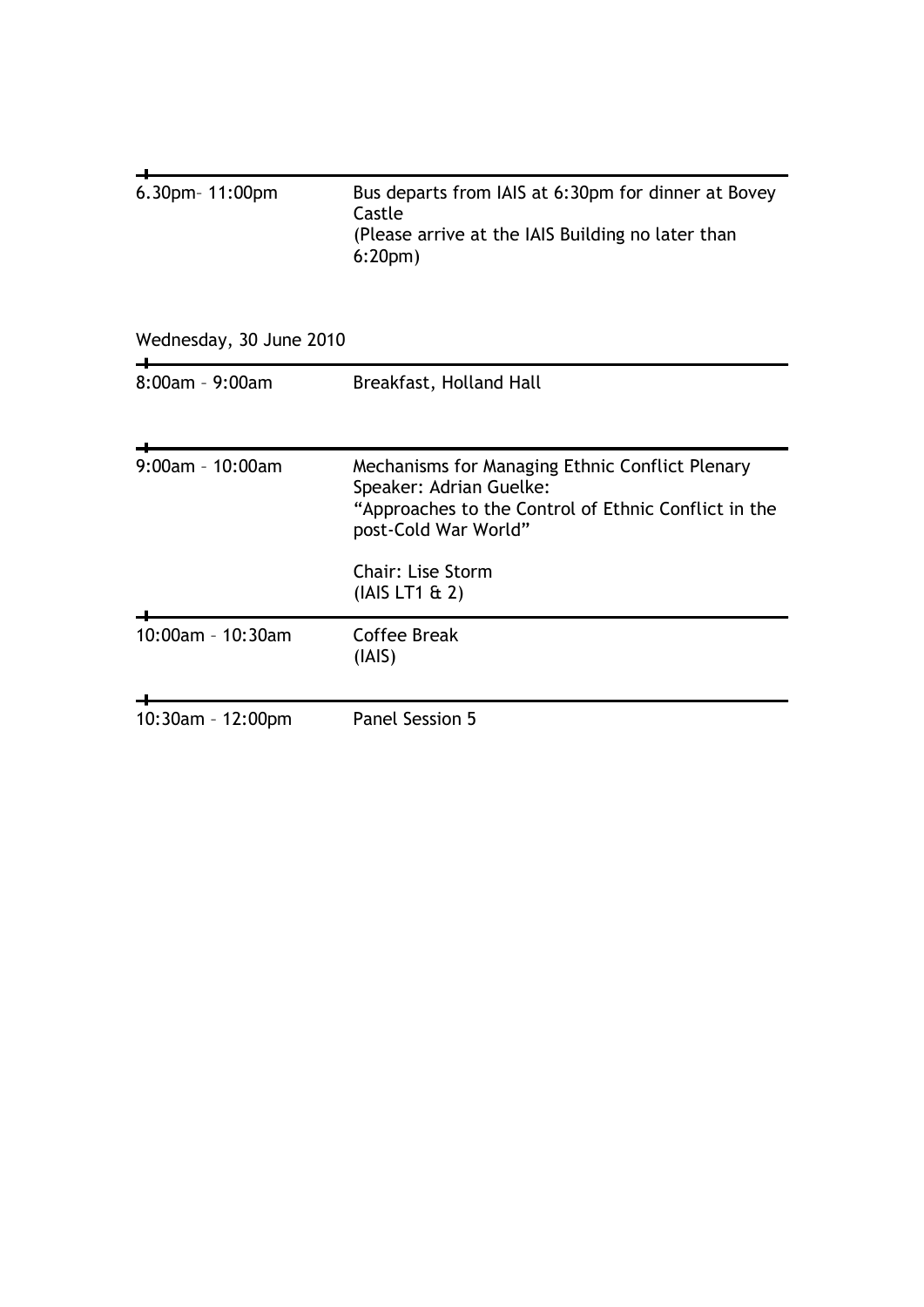$\overline{\phantom{a}}$ 

Foreign Intervention in Ethnic and Ethno-National Conflicts Panel (IAIS LT1) *Chair: James Onley* 

#### *Andreas Ernst*

Fuzzy Indirect Rule: State building in Kosovo since 1999 as Interaction Between International and Local Actors

### *Mateja Peter*

The invention in intervention: Formation of policies of the High Representative of Bosnia and Herzegovina

*Robert M. Jenkins*  Challenges of Continuing International Intervention in the former Yugoslavia

Culture & Memory in Reconciliation Processes Panel (Queen's LT1) *Chair: Sean Carter* 

# *Dorin Popa & Alina Popa*

Reconciliation of identity hetero-stereotypes and auto-stereotypes portrayed by the media

### *Joanie Willett*

Cornwall, Narrative incompatibility and popular resistance: The importance of lived experience

### *Jasna Dragovic-Soso*

Collective responsibility, international justice and public reckoning with the recent past: reflections on a debate in Serbia

# *Eric Gordy*

Culture and the reception of the defense: why bad lawyers make good TV propaganda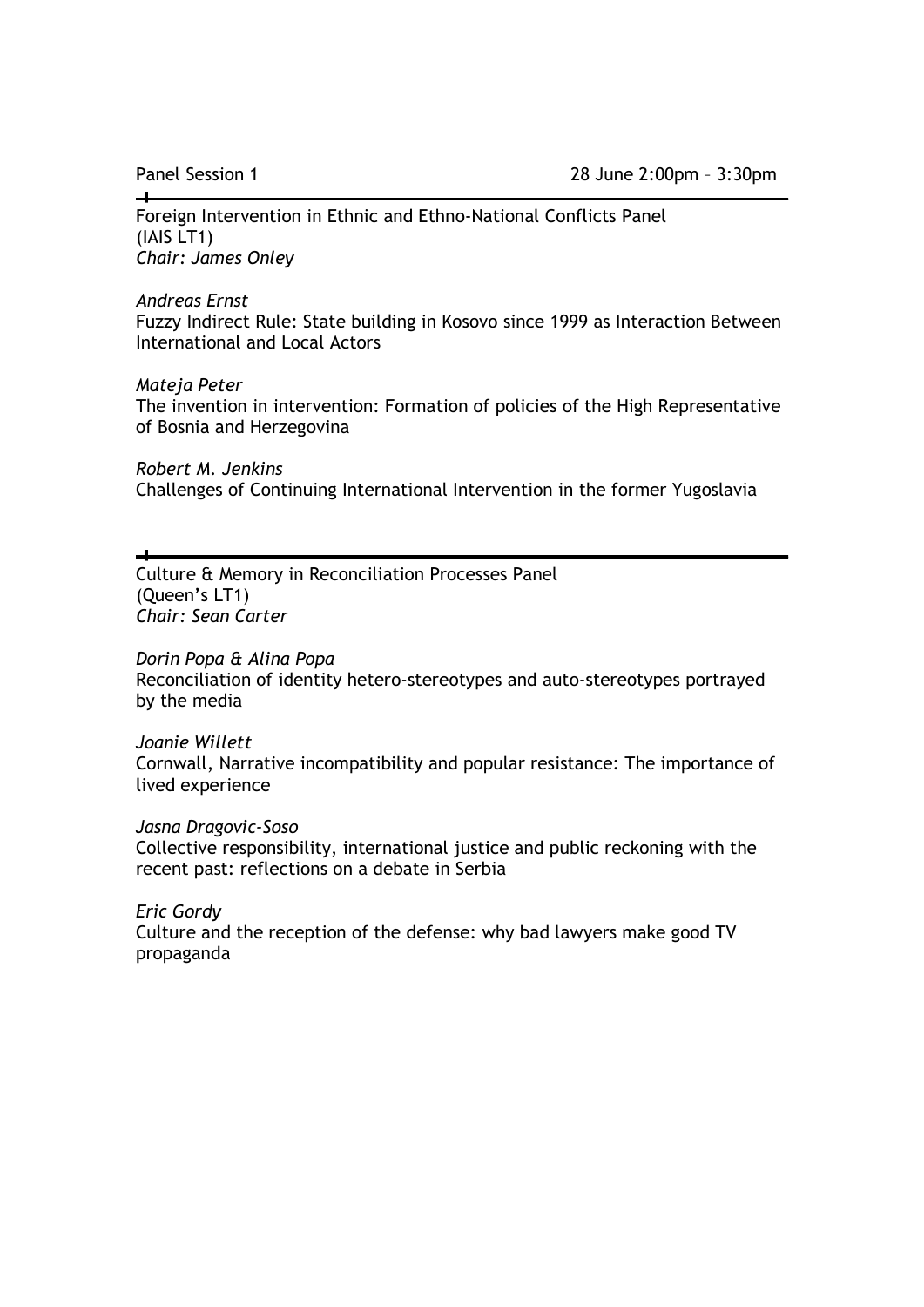Contemporary Issues in the Middle East Panel (Queen's LT2) *Chair: Hashem Ahmadzadeh* 

*Annie Pfingst*  Necropolitics and the 'idea of Palestine'

 $\rightarrow$ 

 $\rightarrow$ 

*Katie Taylor*  The Identity Affiliations of Israel's Arab Citizens and their Rebellious Potential

*Daniela Osiac*  The impact of ethnicity issues in the peace process between Israel and Palestine

Violent Radicalization and Terrorism in the Ethno-Politicized World Panel (IAIS S1) *Chair: Zacharias P. Pieri* 

*J. Shola Omotola*  The Boko Haram Uprising in Northern Nigeria: Beyond a Clash of Civilizations

*Kathryn Ashcroft*  Islam Hadhari: A policy for domestic terror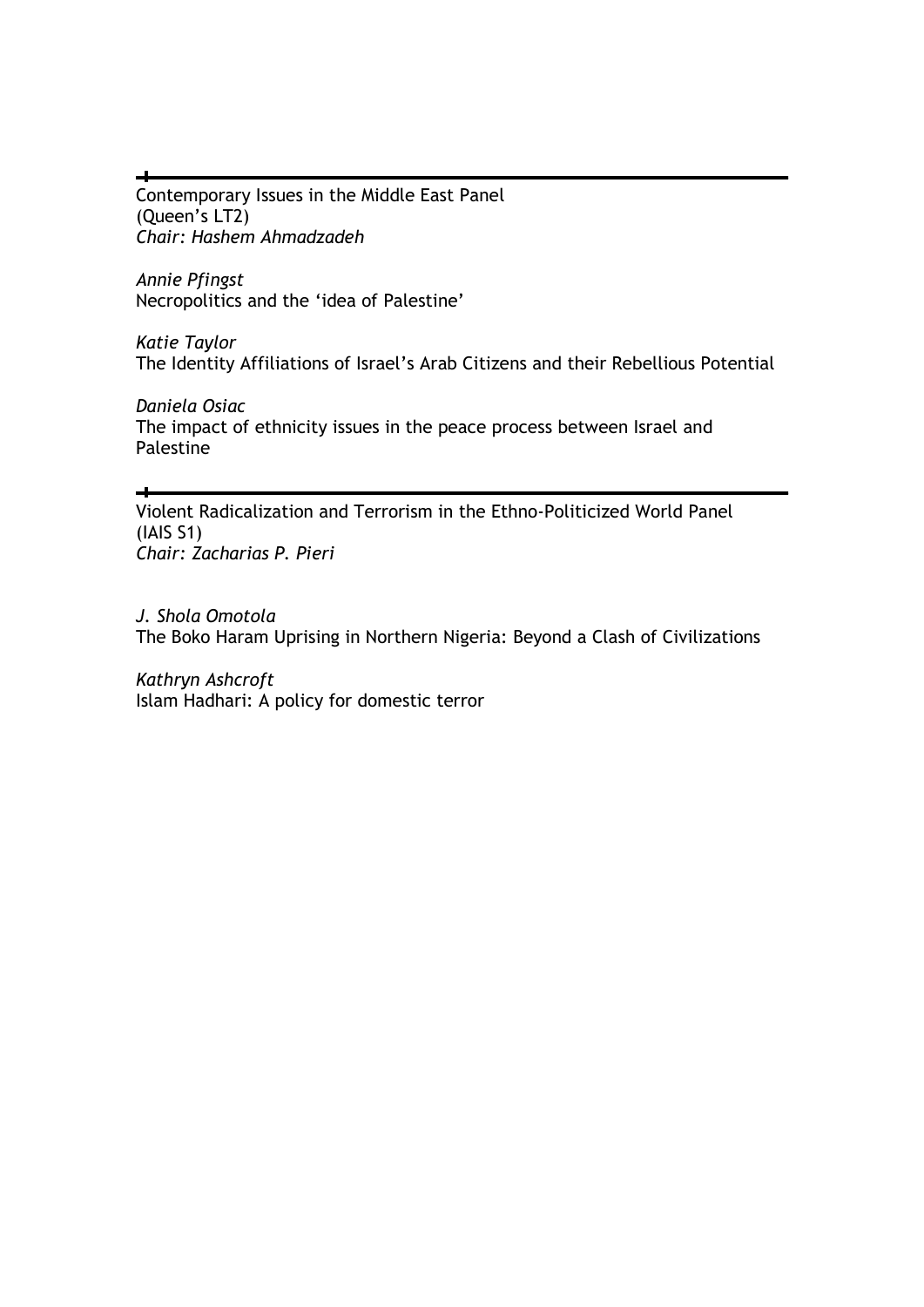Questioning Ethno-Politics: Diasporic Political Cultures, Subjectivities, and Spaces Panel (IAIS LT2) *Chair: Sarah Keeler* 

# *Alexandra Budabin*

Diasporas for Peace? The Case of the US Mobilization on Behalf of Darfur and the Role of the Sudanese Diaspora

# *Gayle K. Munro*

The Politics of Ethnic Transnationalism: migrants from the former Yugoslavia to the UK

# *Gallia Lindenstrauss*

Diasporic Identity, Change, and Ontological Security: The Armenian Diaspora and the Ongoing Negotiations between Armenia and Turkey

# *Sébastien Gobert (Presented by Christine Difato)*  Karta Polaka (Poles' Card): towards a stronger Polonia or a stronger Poland?

Conflict in Cities Panel (IAIS CR) *Chair: Ruba Salih* 

# *Mick Dumper*

Securing sacred sites: The changing Israeli security regime over the Holy Places of Jerusalem

# *Craig Larkin*  The Islamic Movement within Israel and the battle for Jerusalem

*Karl O'Connor*  Belfast revisited: Colorful policy making within a divided urban environment – Does power-sharing change the nature of public policy?

*Britt Baillie*  Stayees/Returnees and the making of the Vukovar heritagescape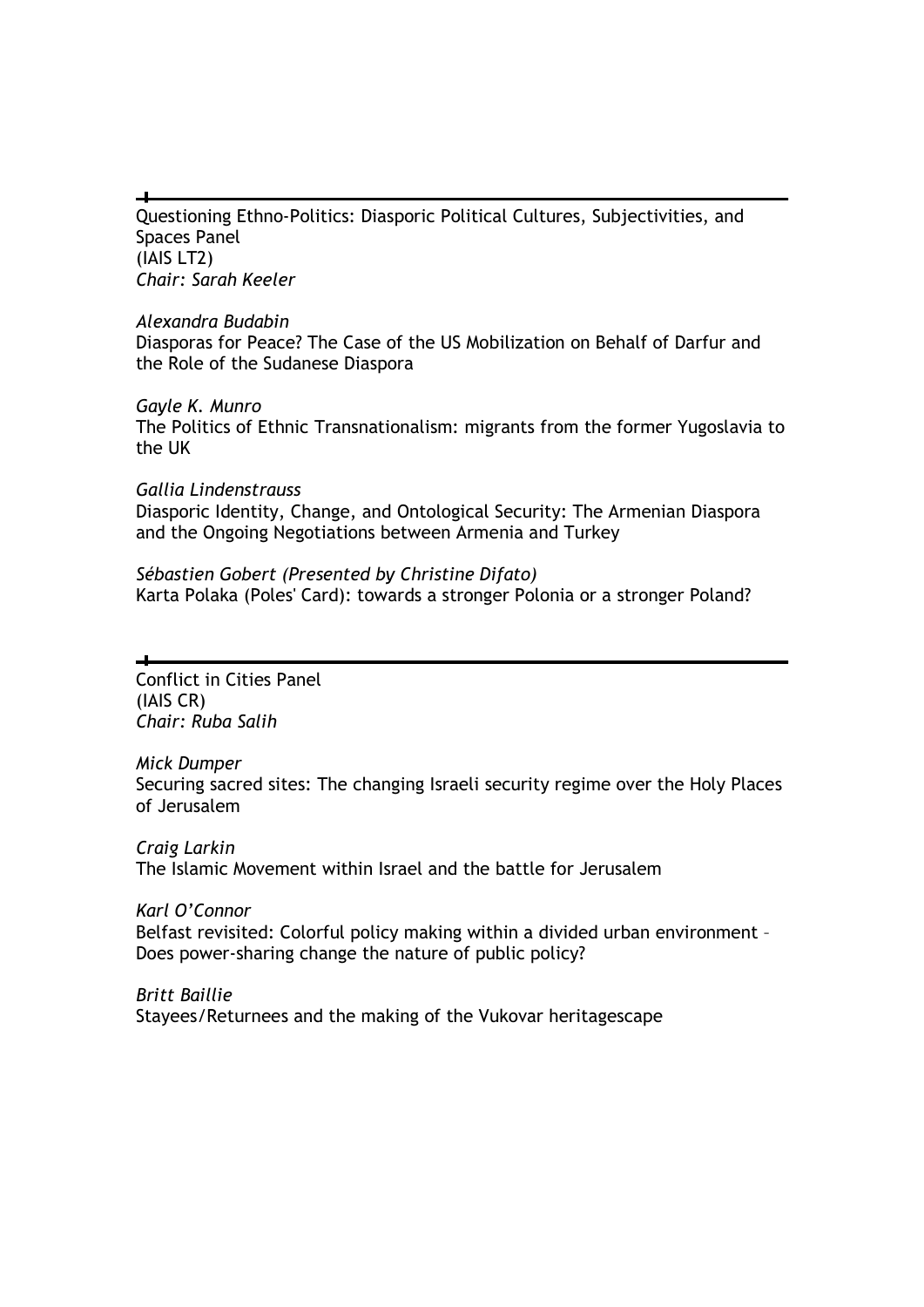$\Box$ 

Panel Session 2 28 June 5:45pm – 7:15pm

Foreign Intervention in Ethnic and Ethno-National Conflicts Panel (IAIS LT2) *Chair: James Onley* 

# *Azra Hromadzic*

Empty Nation: Youth, Education, and Reconciliation in Post-conflict Bosnia and Herzegovina

# *Louise Askew*

Three Official Languages in Post-Dayton Bosnia-Herzegovina: International Language Policy in the Peace-Building Process

# *Rory Archer*

(Not) breaking the ethno-national mould: International actors and Bosnian Herzegovinian politics and society

Regional Security Organizations and the Regulation of Violent Conflict Panel (Queen's LT2) *Chair: Klejda Mulaj* 

*Darya Pushkina*  UN Peacekeeping: successes, failures, uncertainties

*Onder Kutlu*  Can the Organization of the Islamic Congress Play the Role of a Successful Peacekeeping Force in the Islamic World?

*Laurence Cooley*  EU conflict management policies in the Western Balkans: A case of 'ethnonational policy learning'?

*Tomasz Milej*  The uti-possidetis principle and its application in the process of dismemberment of the former Yugoslavia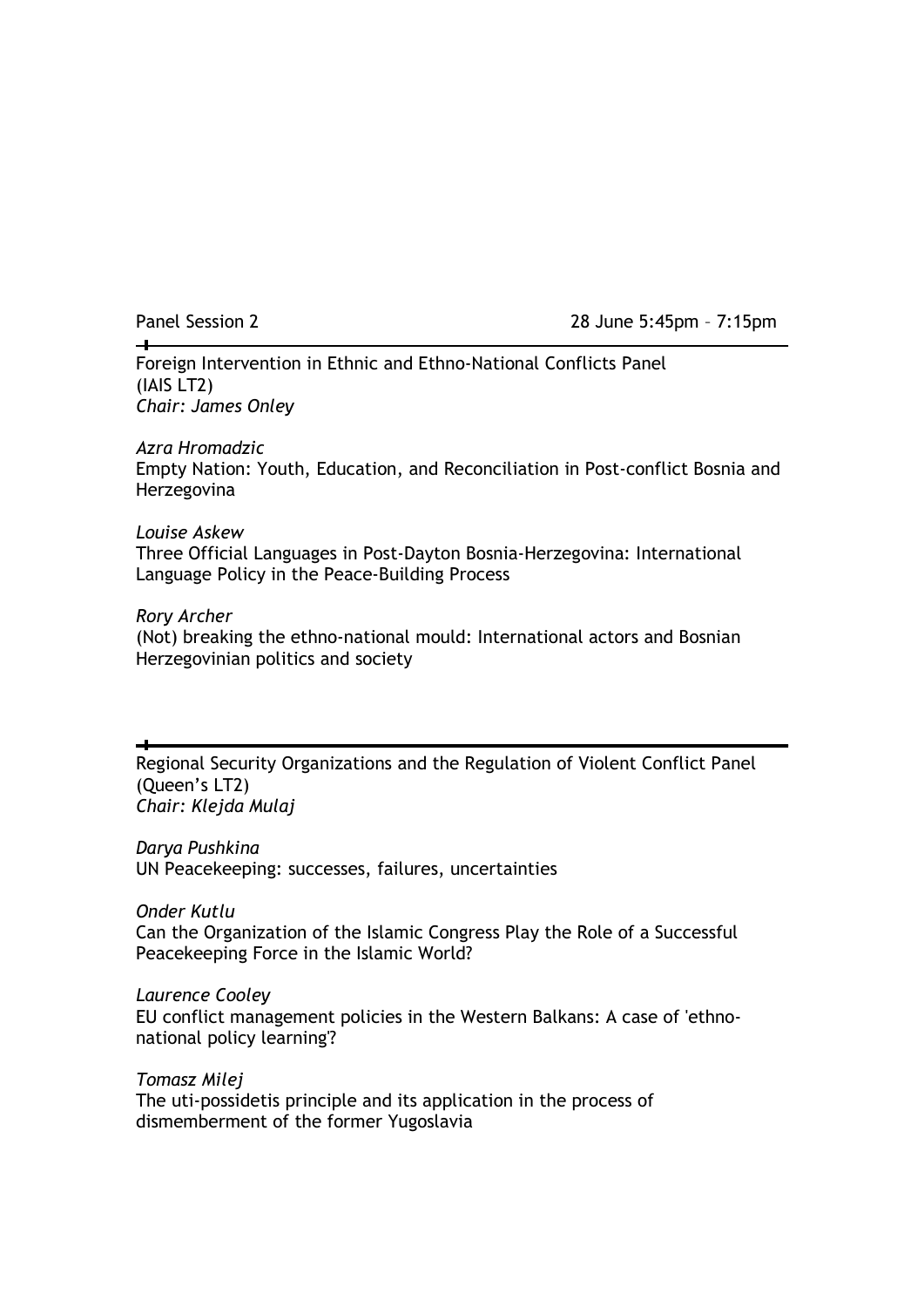Mechanisms for Managing Ethnic Conflict: Secession, Autonomy, and Elections Panel (IAIS LT1) *Chair: John Nagle* 

*Roland Gjoni*  Solving Ethnic Conflict through Decentralization: The Challenge in Kosovo

*Ada-Charlotte Regelmann*  Ethnopolitics of Decentralization: Conflict Prevention in Estonia, Lithuania and Slovakia

Questioning Ethno-Politics: Diasporic Political Cultures, Subjectivities, and Spaces Panel (Queen's LT1) *Chair: Christine Difato* 

*Nina Sahraoui* 

 $\overline{\phantom{a}}$ 

Transnational networks of migrants and International Relations. A Case study: the Iranian Diaspora in Los Angeles

*Anastas Vangeli*  "Salonica is ours and Albanians are not": The contribution of ethnic Macedonian political refugees from Northern Greece in diasporic and domestic ethno-nationalism

 $\overline{\phantom{a}}$ 

Panel Session 3 29 June 10:15am – 11:45am

Foreign Intervention in Ethnic and Ethno-National Conflicts Panel (Queen's LT2) *Chair: Rogelio Alonso* 

*Cigdem Bilezikci & Filiz Coban*  The Role of the EU's Conditionality in Turkey's Kurdish Problem

*Paul Griffiths*  "Some things change, while others stay the same": 1974 Intervention of Turkey in Cyprus

*Ozker Kocadal*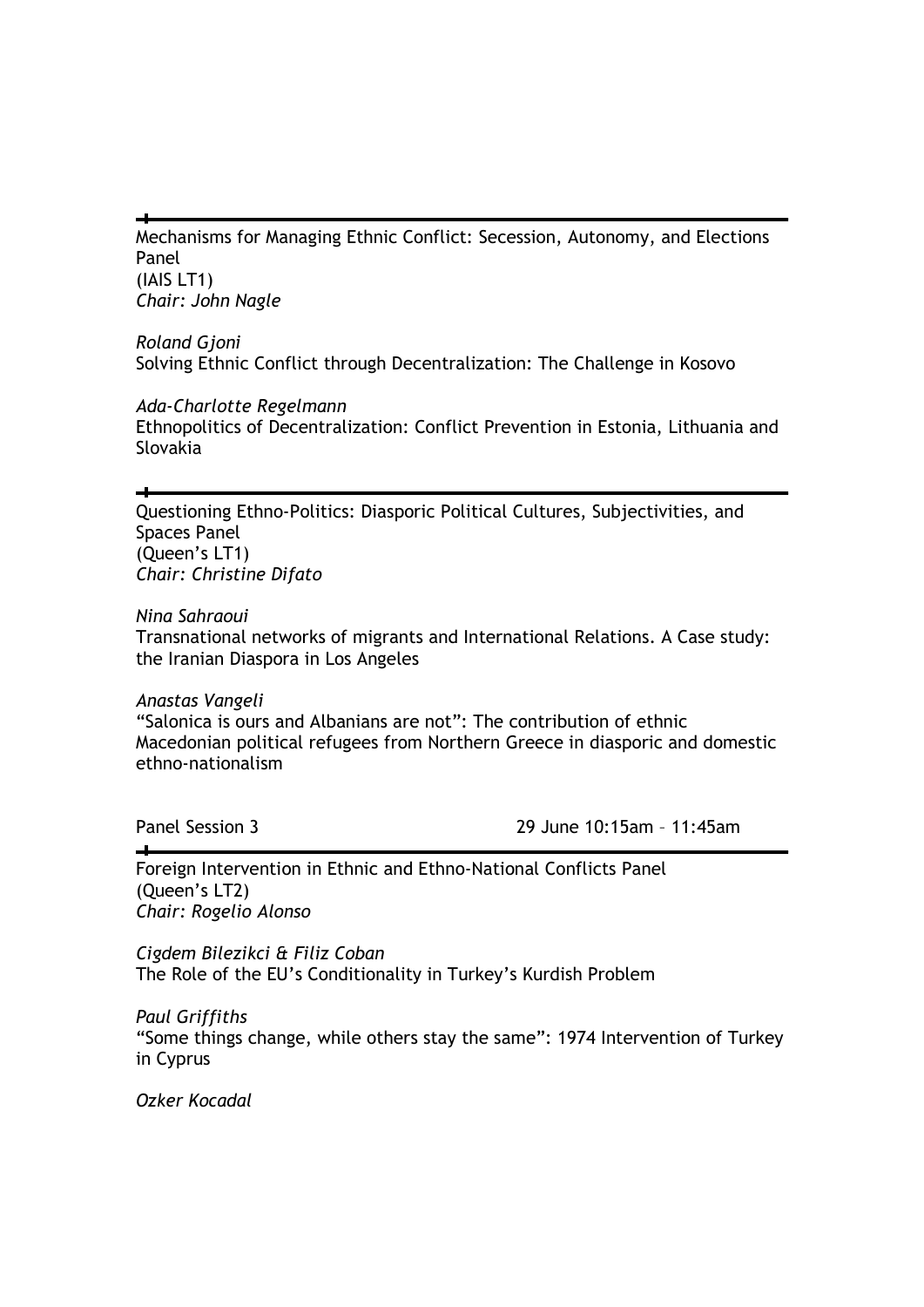The Role of Third Parties in Power-sharing: The Cases of Bosnia, Cyprus and Northern Ireland

Culture & Memory in Reconciliation Processes Panel (Queen's LT1) *Chair: Christine Allison* 

# *Burcu Gultekin-Punsmann*

 $\overline{\phantom{a}}$ 

الہ

The impact of intergovernmental normalization between nations: the journey of the Turks and Armenians on the road to rapprochement, normalisation and reconciliation

*Ziva Kolodney*  Between National/Personal Urban Memoryscapes

*Hashem Ahmadzadeh*  Four narrations and an "Imagined Community" – The Kurdish Novel

Contemporary Issues in the Middle East Panel (IAIS S2) *Chair: Hannes Artens* 

*Gallia Lindenstrauss*  Turkey's Incursions into Iraq: The Effects of Securitization and Desecuritization Processes

*Kelsey Shanks*  Segregated Education As An Ethnic Defense Strategy – The Case Of The Turkmen Community Of Kirkuk

Mechanisms for Managing Ethnic Conflict: Secession, Autonomy, and Elections Panel (IAIS LT2) *Chair: Gareth Stansfield* 

*James Harvey*  Strike Out on Your Own: The Rise and Fall of the Contemporary Secessionist

*Ali Abunimah*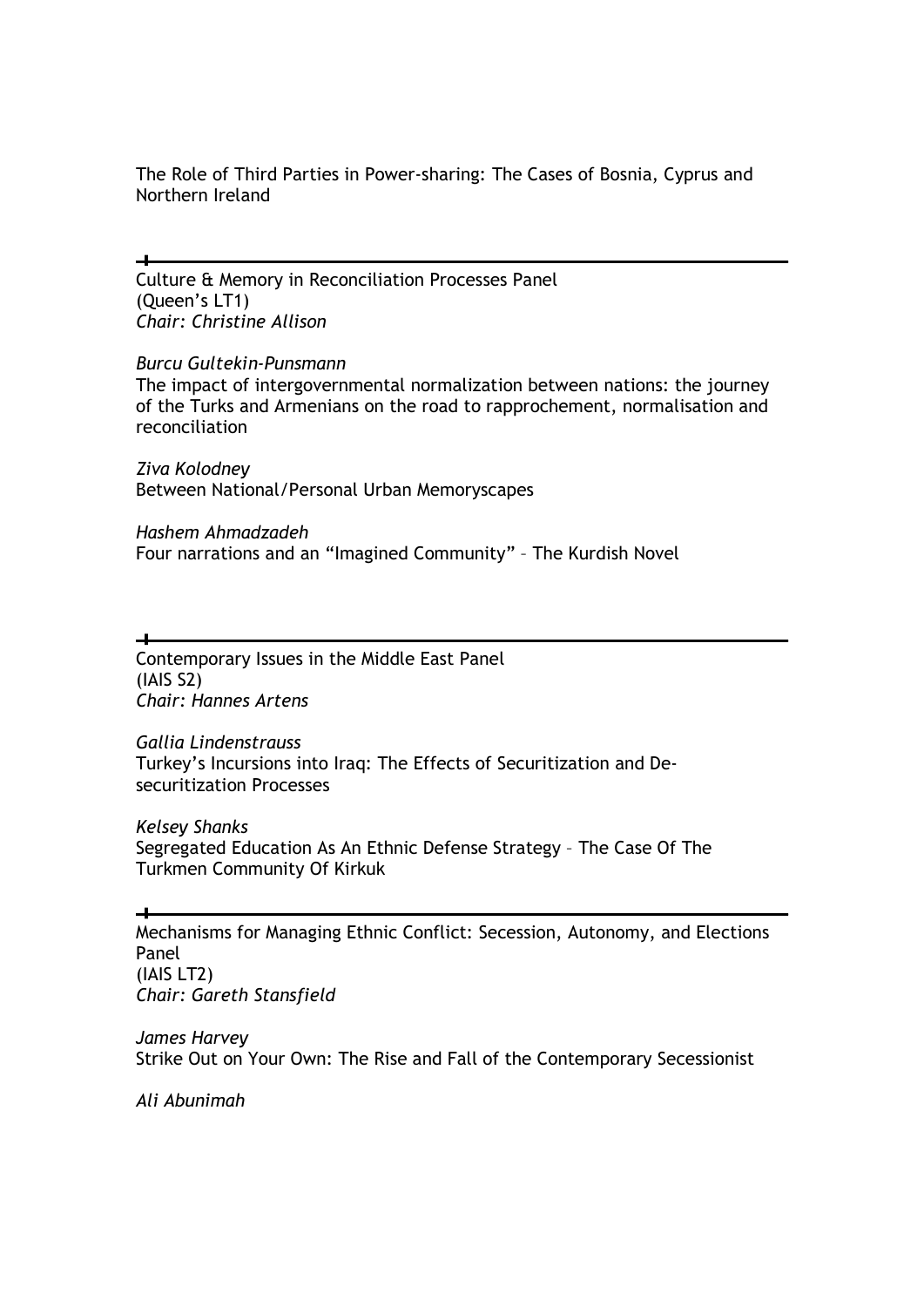A curious case of exceptionalism: Leading non-partitionist approaches to ethnic conflict and the question of Palestine

*Anaїd Flesken*  Proportional Representation and Support for Democracy in Ethnically Divided Societies: A Quantitative Analysis

*Marjetka Pezdirc*  Ethno-Political Conflict in the Media Eye: Theoretical Perspective.

Violent Radicalization and Terrorism in the Ethno-Politicized World Panel (IAIS S1) *Chair: Gerd Nonneman* 

### *Tiago Ferreira Lopes*

ᆛ

Honor, faith, politics, and complexity from Cherkessk to Makhahckala: analysis of the rebirth of ethno-religious nationalism in North Caucasus

#### *Anastasia Voronkova*

The resurgence of violent nationalism in the South Caucasus: the case of Nagorno-Karabakh

Questioning Ethno-Politics: Diasporic Political Cultures, Subjectivities, and Spaces Panel (IAIS CR) *Chair: Sean Carter* 

#### *Srñan Atanasovski*

Raising the Serbian Landmarks for the 21st Century: Symbolic Reterritorialization and Governing the Communities

#### *Gilles Riaux*

Historicizing the transnational: Trajectories of Iranian entrepreneurs in azerbaijanity between Iran, Turkey and the Republic of Azerbaijan

#### *Judith van Raalten*

Registration and non-registration with UNRWA: an investigation of identifying with the refugee status

## *Demelza Jones*

Ethnic kinship between refugees and hosts in India: State discourses of ethnopolitics and security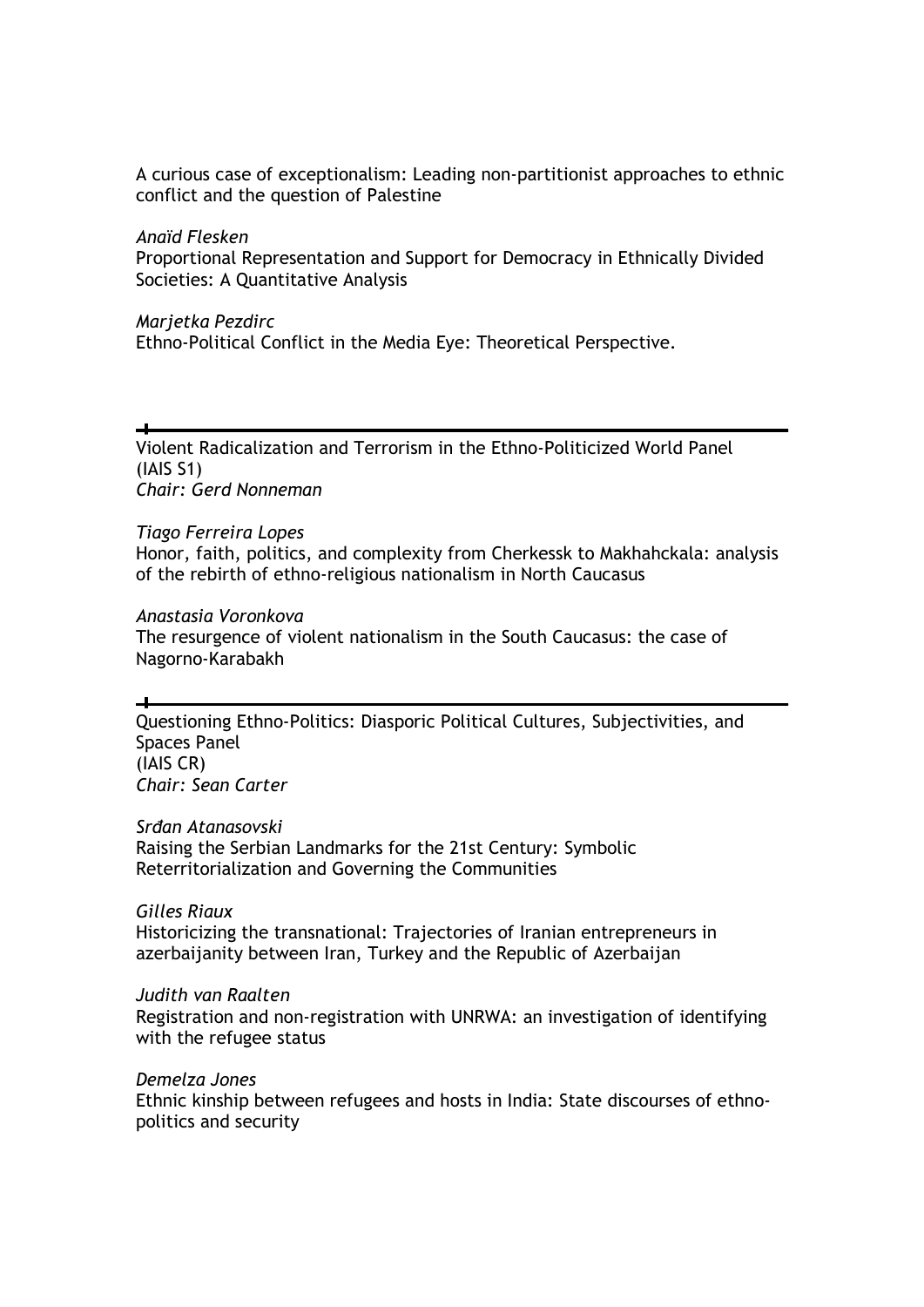$\overline{\phantom{a}}$ 

Panel Session 4 29 June 2:30pm - 4:00pm

Foreign Intervention in Ethnic and Ethno-National Conflicts Panel (IAIS LT2) *Chair: Mary-Alice C. Clancy* 

*John Nagle*  Nostrums or Palliatives? Neoliberal Solutions for Divided Societies

*Timor Sharan*  Post-Bonn Intervention: Elites, Ethnicity and Statebuilding

*Claire Smith* 

 $\overline{\phantom{a}}$ 

Stabilising the state: The unintended benefits of corruption in post-conflict aid programmes in Indonesia

Culture & Memory in Reconciliation Processes Panel 4 (Queen's LT2) *Chair: Gabi Piterberg* 

*Briony Jones*  Contesting reconciliation: the management of relationships between ethnic groups in the reconciled community of Brcko, Bosnia-Herzegovina

*Ana Devic* 

Autobiographical narration and its recording as bottom-up revision of history: crossing the line of ethno-nation and women's private pains

*Lea David*  What Serbs choose to remember, what they prefer to forget, and why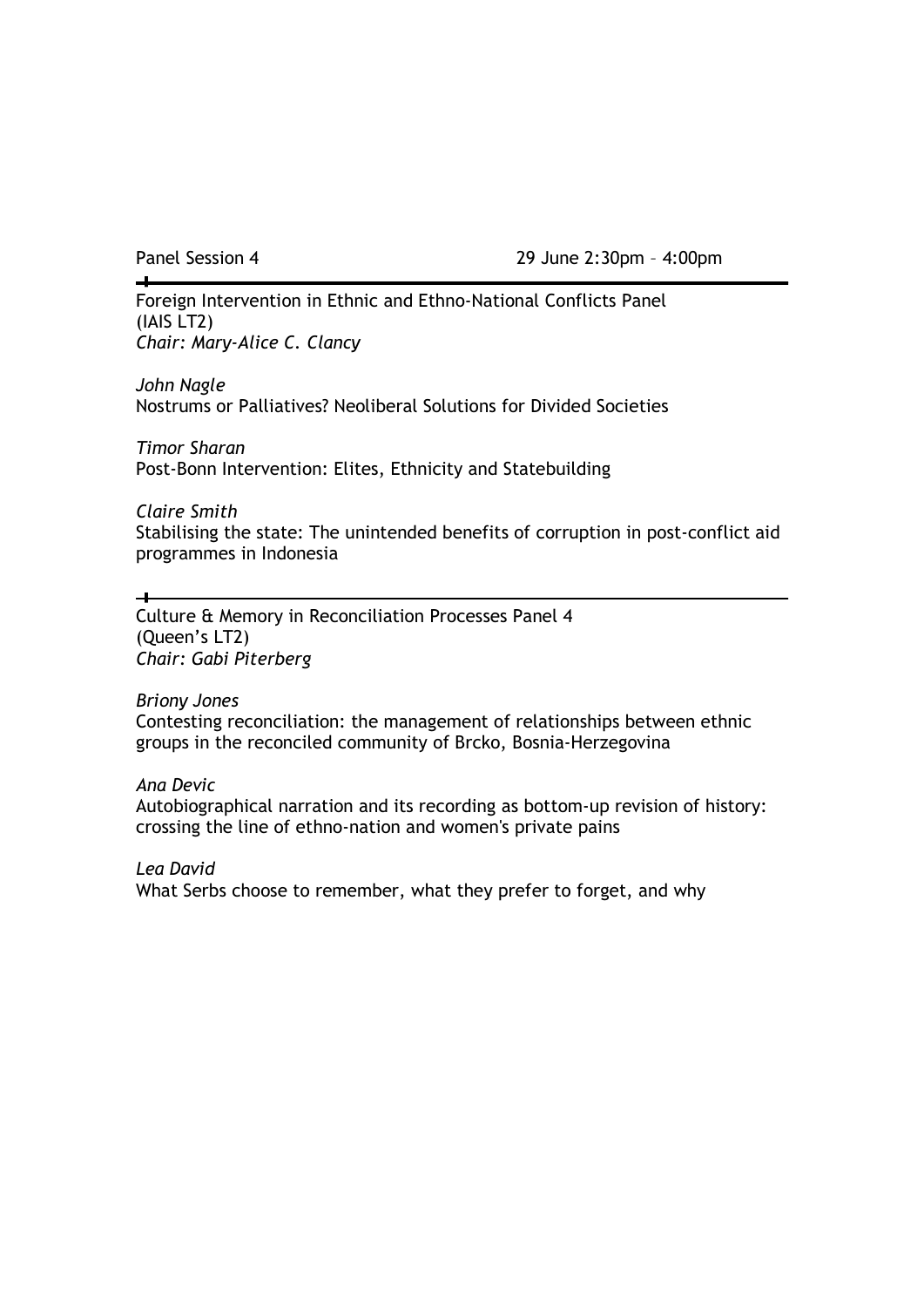Contemporary Issues in the Middle East Panel (Queen's LT1) *Chair: Ilan Pappé* 

 $\overline{\phantom{a}}$ 

*Marco Allegra*  Urban policies in the metropolitan area of Jerusalem and the perspectives of solution of the Israeli-Palestinian conflict

*Moshe Behar*  One State, Two-States, Bi-National-State: Mandated-Imaginations in a Regional Void?

*Giulia Daniele* Coexisting in one state: a post-national critique within the Israel-Palestinian **Conflict** 

*Agnes Nicolescu*  Can the US and the EU work out a one-state solution for the Israeli-Palestinian conflict?

Mechanisms for Managing Ethnic Conflict: Secession, Autonomy, and Elections Panel (IAIS LT1) *Chair: Lise Storm* 

*Ekrem Eddy Güzeldere*  The Kurdish Initiative in Turkey – finally settling the conflict?